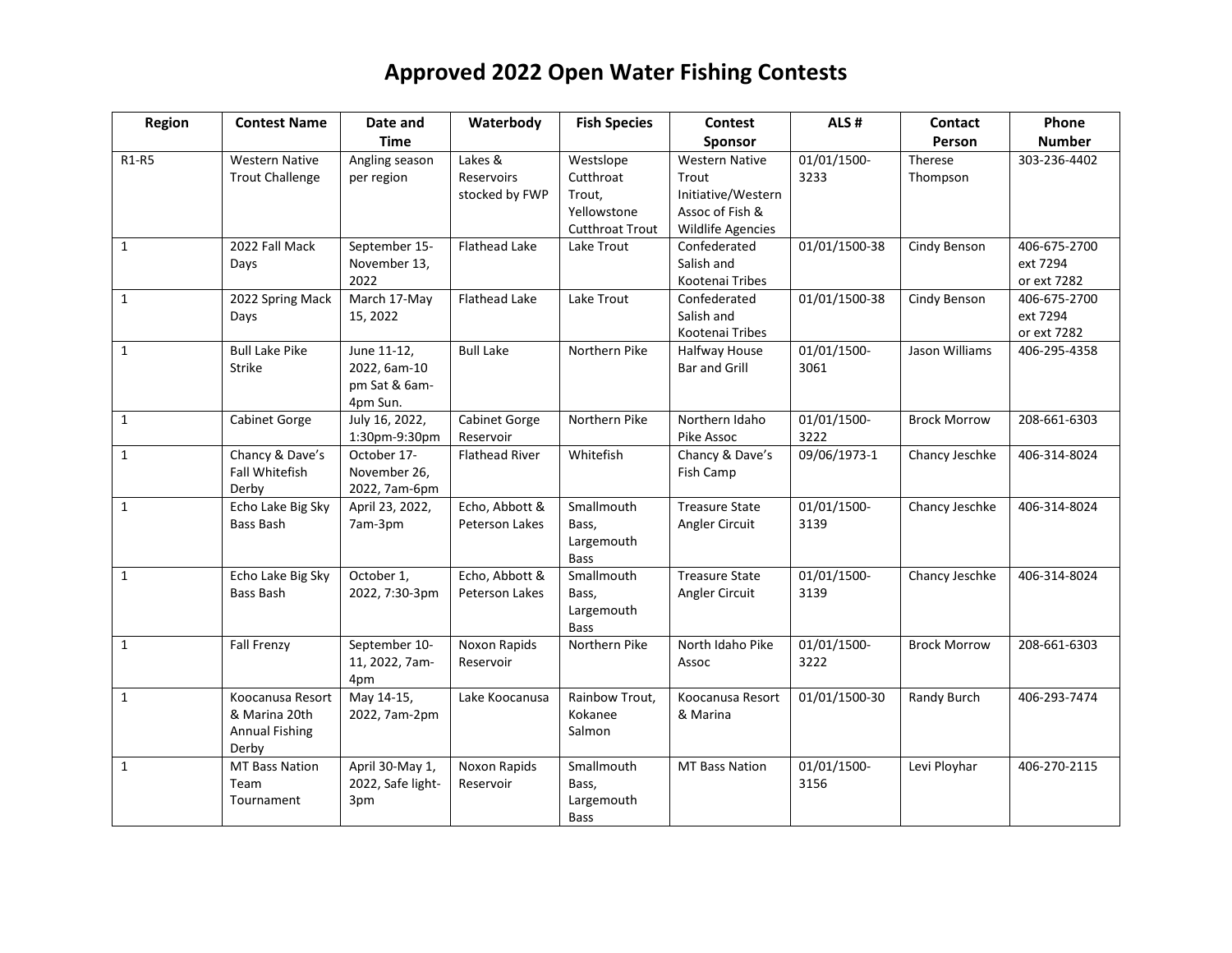| Region       | <b>Contest Name</b>                                | Date and                           | Waterbody                                                  | <b>Fish Species</b>                                    | <b>Contest</b>                              | ALS#                | Contact               | Phone         |
|--------------|----------------------------------------------------|------------------------------------|------------------------------------------------------------|--------------------------------------------------------|---------------------------------------------|---------------------|-----------------------|---------------|
|              |                                                    | <b>Time</b>                        |                                                            |                                                        | <b>Sponsor</b>                              |                     | Person                | <b>Number</b> |
| $\mathbf{1}$ | <b>MT Bass Nation</b><br>Qualifier                 | June 4-5, 2022,<br>Safe light-3pm  | Noxon Rapids<br>Reservoir                                  | Smallmouth<br>Bass,<br>Largemouth<br><b>Bass</b>       | <b>MT Bass Nation</b>                       | 01/01/1500-<br>3156 | Levi Ployhar          | 406-270-2115  |
| $\mathbf{1}$ | Noxon Spring<br>Event                              | June 18, 2022,<br>7am-4pm          | Noxon Rapids<br>Reservoir                                  | Northern Pike                                          | North Idaho Pike<br>Assoc                   | 01/01/1500-<br>3222 | <b>Brock Morrow</b>   | 208-661-6303  |
| $\mathbf{1}$ | NIPA Open                                          | October 1,<br>2022, 7am-<br>3:30pm | Cabinet Gorge<br>Reservoir                                 | Northern Pike                                          | North Idaho Pike<br>Assoc                   | 01/01/1500-<br>3222 | <b>Brock Morrow</b>   | 208-661-6303  |
| $\mathbf{1}$ | Pike Pursuit                                       | June 4-5, 2022,<br>6am-4-pm        | Upper, Middle,<br>Lower<br>Thompson<br>Lakes, Loon<br>Lake | Northern Pike                                          | Happy's Inn LLC                             | 01/01/1500-<br>2877 | Casey or Kris<br>Cole | 406-334-3783  |
| $\mathbf{1}$ | TBF/ABA Buddy<br>Series Qualifier<br>#1            | April 24, 2022,<br>7am-3pm         | Echo, Abbott &<br>Peterson Lakes                           | Smallmouth<br>Bass,<br>Largemouth<br><b>Bass</b>       | TBF of Montana                              | 01/01/1500-<br>3155 | Don Collins           | 406-261-3924  |
| $\mathbf{1}$ | TBF/ABA Buddy<br>Series Qualifier<br>#2            | May 7, 2022,<br>7am-3pm            | North end of<br>Flathead Lake,<br>River & sloughs          | Largemouth<br>Bass                                     | TBF of Montana                              | 01/01/1500-<br>3155 | Don Collins           | 406-261-3924  |
| $\mathbf{1}$ | TBF/ABA Buddy<br>Series Qualifier<br>#3            | May 21-22,<br>2022, 6am-3pm        | Noxon Rapids<br>Reservoir                                  | Smallmouth<br><b>Bass</b><br>Largemouth<br><b>Bass</b> | TBF of Montana                              | 01/01/1500-<br>3155 | Don Collins           | 406-261-3924  |
| $\mathbf{1}$ | TBF/ABA Buddy<br>Series Qualifier<br>#4            | August 6, 2022,<br>6am-3pm         | Lower & Middle<br>Thompson<br>Lakes                        | Largemouth<br><b>Bass</b>                              | <b>TBF of Montana</b>                       | 01/01/1500-<br>3155 | Don Collins           | 406-261-3924  |
| $\mathbf{1}$ | <b>TBF Draw Series</b><br>Qualifier                | August 20-21,<br>2022, 6am-3pm     | Noxon Rapids<br>Reservoir                                  | Smallmouth<br>Bass.<br>Largemouth<br><b>Bass</b>       | TBF of Montana                              | 01/01/1500-<br>3155 | Don Collins           | 406-261-3924  |
| $\mathbf{1}$ | Tri-State Open<br><b>Buddy</b><br>Tournament       | July 30-31,<br>2022, 6am-3pm       | Noxon Rapids<br>Reservoir                                  | Smallmouth<br>Bass.<br>Largemouth<br><b>Bass</b>       | Clark Fork<br>Anglers/TBF of<br>Montana/ABA | 01/01-1500-25       | Don Collins           | 406-261-3924  |
| 4            | Ackley Lake Club<br><b>Summer Fishing</b><br>Derby | June 4-5, 2022,<br>8am-6pm         | <b>Ackley Lake</b>                                         | Brown Trout,<br>Rainbow Trout,<br><b>Tiger Muskie</b>  | Ackley Lake Club                            | 01/01/1500-<br>3180 | Lewis Reedy           | 406-423-5645  |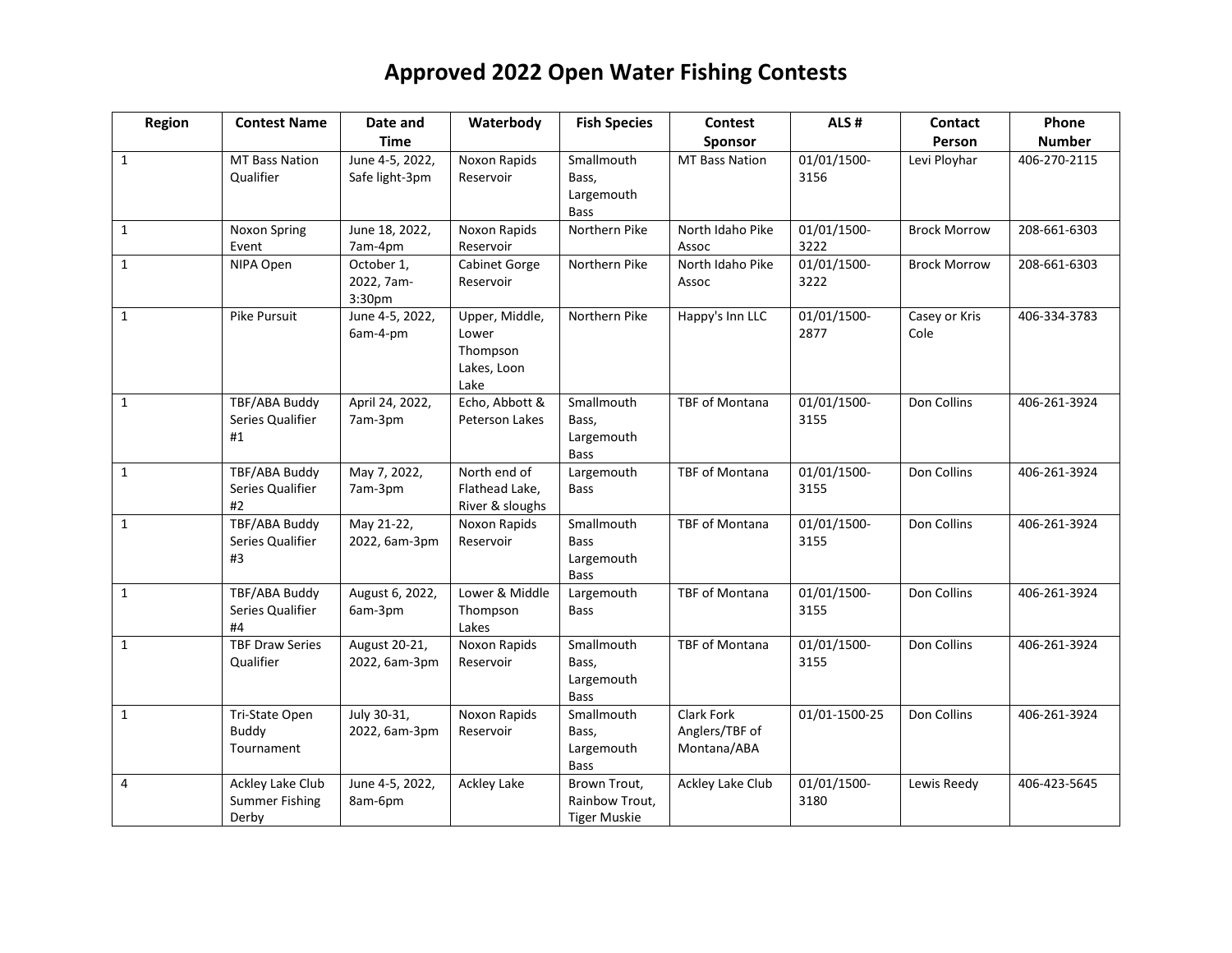| Region         | <b>Contest Name</b>                                                | Date and                          | Waterbody                                     | <b>Fish Species</b>                                                                                                            | <b>Contest</b>                                              | ALS#                | Contact                                              | Phone                              |
|----------------|--------------------------------------------------------------------|-----------------------------------|-----------------------------------------------|--------------------------------------------------------------------------------------------------------------------------------|-------------------------------------------------------------|---------------------|------------------------------------------------------|------------------------------------|
|                |                                                                    | <b>Time</b>                       |                                               |                                                                                                                                | Sponsor                                                     |                     | Person                                               | <b>Number</b>                      |
| $\overline{4}$ | <b>Broadwater Rod</b><br>& Gun Club<br><b>Walleye Derby</b>        | July 16, 2022,<br>8am-3pm         | Canyon Ferry<br>Reservoir                     | Walleye, Carp,<br>Northern Pike                                                                                                | <b>Broadwater Rod</b><br>& Gun Club                         | 01/01/1500-20       | Debbie<br>Randolph or<br>Doug Breker                 | 406-451-6035<br>or<br>406-949-0070 |
| $\overline{4}$ | Canyon Ferry<br>Walleye Festival-<br>2022 Sunrise<br>Tournament    | June 25-26,<br>2022, 6am-3pm      | Canyon Ferry<br>Reservoir                     | Walleye, Carp,<br>Northern Pike                                                                                                | <b>Townsend Area</b><br>Chamber of<br>Commerce              | 01/01/1500-19       | Tim Denton                                           | 406-600-3473                       |
| $\overline{4}$ | Fort Benton<br><b>Spring Classic</b><br><b>Fishing Derby</b>       | May 20-22,<br>2022, 5pm-<br>12am  | Missouri,<br>Marias &<br><b>Tenton Rivers</b> | Carp, Walleye,<br>Goldeye, Drum,<br>Shovelnose<br>Sturgeon,<br>Smallmouth<br>Bass, Northern<br>Pike, Catfish,<br>Perch, Burbot | Lehmans True<br>Value                                       | 01/01/1500-<br>3224 | Dustin Lehman                                        | 406-799-6358                       |
| 4              | John Arnold<br>Walleye<br>Tournament                               | August 20,<br>2022, 8am-3pm       | Hauser Lake                                   | Walleye,<br>Northern Pike,<br><b>Yellow Perch</b>                                                                              | Upper Missouri<br>River Chapter of<br>Walleyes<br>Unlimited | 01/01/1500-47       | Troy Warburton                                       | 406-465-5639                       |
| $\overline{4}$ | Lewistown<br><b>Bowhunters</b><br><b>Association Carp</b><br>Quest | June 4, 2022,<br>First light-4pm  | Petrolia<br>Reservoir                         | Common Carp                                                                                                                    | Lewistown<br><b>Bowhunters</b><br>Assoc                     | 01/01/1500-<br>3255 | Stephen LePage                                       | 406-535-5636                       |
| $\overline{4}$ | Lions Club<br>Father's Day Fish<br>Derby                           | June 19, 2022,<br>7am-3pm         | Newlan Creek<br>Reservoir                     | Brown Trout,<br>Rainbow Trout,<br>Kokanee<br>Salmon                                                                            | White Sulphur<br>Springs Lions Club                         | 01/01/1500-49       | Gerald Zarr                                          | 406-547-3802                       |
| 4              | Montana<br><b>Bowhunters</b><br>Assoc. Carp Safari                 | June 11, 2022,<br>First light-3pm | Canyon Ferry<br>Reservoir                     | Carp                                                                                                                           | <b>MT Bowhunters</b><br>Assoc.                              | 01/01/1500-34       | Stephen LePage                                       | 406-535-5636                       |
| $\overline{4}$ | Tiber<br>Tournament                                                | July 16-17,<br>2022, 7am-4pm      | Lake Elwell<br>(Tiber<br>Reservoir)           | Walleye                                                                                                                        | Walleyes<br><b>Unlimited Great</b><br><b>Falls Chapter</b>  | 01/01/1500-57       | Ray Cole                                             | 406-868-2028                       |
| 5              | 16th Annual<br>Yellowstone<br>Challenge                            | May 14, 2022,<br>10am-6pm         | Yellowstone<br>River                          | Channel Catfish                                                                                                                | Montana Catfish<br>Assoc                                    | 01/01/1500-<br>2882 | <b>Brady Flaten</b>                                  | 406-230-1018                       |
| 5              | <b>Bighorn Carp</b><br>Tournament                                  | June 10, 2022,<br>10am-4pm        | Bighorn<br>Reservoir                          | Common Carp                                                                                                                    | <b>Bighorn River</b><br>Alliance                            | 01/01/1500-<br>2942 | Anne Marie<br><b>Emery or Melissa</b><br>Lombardozzi | 406-534-2915                       |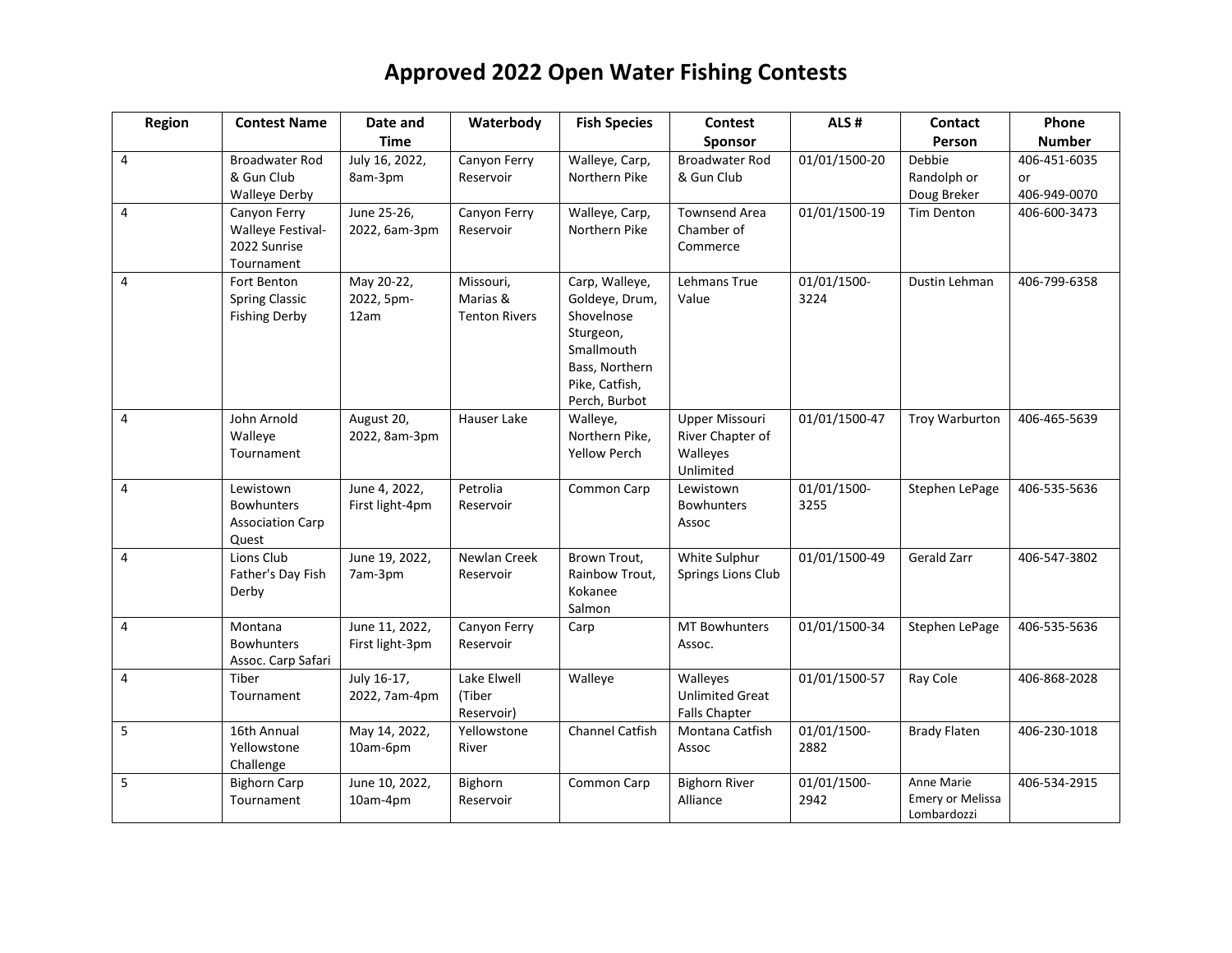| Region | <b>Contest Name</b>    | Date and                          | Waterbody           | <b>Fish Species</b>    | <b>Contest</b>                 | ALS#          | Contact                | Phone         |
|--------|------------------------|-----------------------------------|---------------------|------------------------|--------------------------------|---------------|------------------------|---------------|
|        |                        | <b>Time</b>                       |                     |                        | <b>Sponsor</b>                 |               | Person                 | <b>Number</b> |
| 5      | EMBA Club &            | May 14, 2022,                     | Bighorn             | Smallmouth             | Eastern Montana                | 01/01/1500-   | <b>Benny Wiles</b>     | 406-629-0812  |
|        | ABA Qualifier #1       | Safe light-4pm                    | Reservoir           | <b>Bass</b>            | <b>Bass Anglers</b>            | 352           |                        |               |
| 5      | EMBA Club &            | June 4, 2022,                     | Bighorn             | Smallmouth             | Eastern Montana                | 01/01/1500-   | <b>Benny Wiles</b>     | 406-629-0812  |
|        | ABA Qualifier #2       | Safe light-4pm                    | Reservoir           | <b>Bass</b>            | <b>Bass Anglers</b>            | 352           |                        |               |
| 5      | <b>NBAA Qualifier</b>  | June 25-26,                       | <b>Bighorn Lake</b> | Smallmouth             | <b>National Bass</b>           | 01/01/1500-   | <b>Richard Gilmore</b> | 406-208-0564  |
|        |                        | 2022, 6am-4pm                     |                     | <b>Bass</b>            | Anglers Assoc.                 | 3142          |                        |               |
| 6      | 22nd Annual            | July 16, 2022,                    | Fort Peck           | Northern Pike,         | Walleyes                       | 01/01/1500-23 | <b>Jill Meiers</b>     | 406-263-7553  |
|        | Women's Fishing        | 7am-3pm                           | Reservoir           | Walleye,               | Unlimited                      |               |                        |               |
|        | Contest                |                                   |                     | Smallmouth             | Glasgow-Fort                   |               |                        |               |
|        |                        |                                   |                     | <b>Bass</b>            | Peck Chapter                   |               |                        |               |
| 6      | 23rd Annual Milk       | June 4, 2022,                     | Milk River          | <b>Channel Catfish</b> | Montana Catfish                | 01/01/1500-   | <b>Brenner Flaten</b>  | 406-263-7909  |
|        | <b>River Catfish</b>   | 4pm-12am                          |                     |                        | Assoc                          | 2882          |                        |               |
|        | Classic                |                                   |                     |                        |                                |               |                        |               |
| 6      | 35th Annual MT         | July 7, 2022,                     | Fort Peck           | Walleye,               | Glasgow Chamber<br>of Commerce | 01/01/1500-59 | Lisa Koski             | 406-228-2222  |
|        | Governor's Cup         | Guys & Gals,                      | Reservoir           | Northern Pike          |                                |               |                        |               |
|        | Walleye<br>Tournament  | 8am-12pm; July<br>8-9, 2022, 7am- |                     |                        |                                |               |                        |               |
|        |                        | 4pm                               |                     |                        |                                |               |                        |               |
| 6      | <b>Crooked Creek</b>   | May 13-14,                        | Fort Peck           | Walleye                | Walleyes                       | 01/01/1500-   | James Craig or         | 406-366-6313  |
|        | <b>Walleye Classic</b> | 2022, 7am-5pm                     | Reservoir           |                        | Unlimited                      | 2941          | Tammy Pyrah            | or            |
|        |                        |                                   |                     |                        | Crooked Creek                  |               |                        | 406-366-0898  |
|        |                        |                                   |                     |                        | Chapter                        |               |                        |               |
| 6      | Fishin' for the        | August 6, 2022,                   | Fort Peck           | Walleye,               | Fishin' for the                | 01/01/1500-   | Jane Jarvis            | 406-485-2618  |
|        | Cure                   | 7am-3pm                           | Reservoir           | Northern Pike,         | Cure                           | 449           |                        |               |
|        |                        |                                   |                     | Smallmouth             |                                |               |                        |               |
|        |                        |                                   |                     | Bass                   |                                |               |                        |               |
| 6      | Fresno Challenge       | June 11-12,                       | Fresno              | Walleye,               | Walleyes                       | 01/01/1500-31 | <b>Steve Chvilicek</b> | 406-262-3199  |
|        |                        | 2022, 7am-4pm                     | Reservoir           | Northern Pike          | <b>Unlimited Fresno</b>        |               |                        |               |
|        |                        |                                   |                     |                        | Chapter                        |               |                        |               |
| 6      | <b>Hell Creek</b>      | July 23-24,                       | Fort Peck           | Walleye,               | Walleyes                       | 01/01/1500-35 | Casey Thomas           | 406-977-2718  |
|        | Walleye                | 2022, 7am-3pm                     | Reservoir           | Northern Pike          | Unlimited Jordan               |               |                        |               |
|        | Tournament             |                                   |                     |                        | Chapter                        |               |                        |               |
| 6      | <b>Hell Creek</b>      | June 25, 2022,                    | Fort Peck           | Walleye                | Walleyes                       | 01/01/1500-35 | Tristan                | 406-853-2052  |
|        | Women's                | 7am-3pm                           | Reservoir           |                        | Unlimited Jordan               |               | MacDonald or           | or            |
|        | Walleye                |                                   |                     |                        | Chapter                        |               | Bethany Ryan           | 406-939-0976  |
|        | Tournament             |                                   |                     |                        |                                |               |                        |               |
| 6      | Jerry Johnson          | April 30, 2022,                   | Fort Peck           | Walleye,               | Walleyes                       | 01/01/1500-35 | Clyde Phipps           | 406-977-2200  |
|        | <b>Memorial Tough</b>  | 8am-4pm                           | Reservoir           | Northern Pike          | Unlimited Jordan               |               |                        |               |
|        | <b>Guy Tournament</b>  |                                   |                     |                        | Chapter                        |               |                        |               |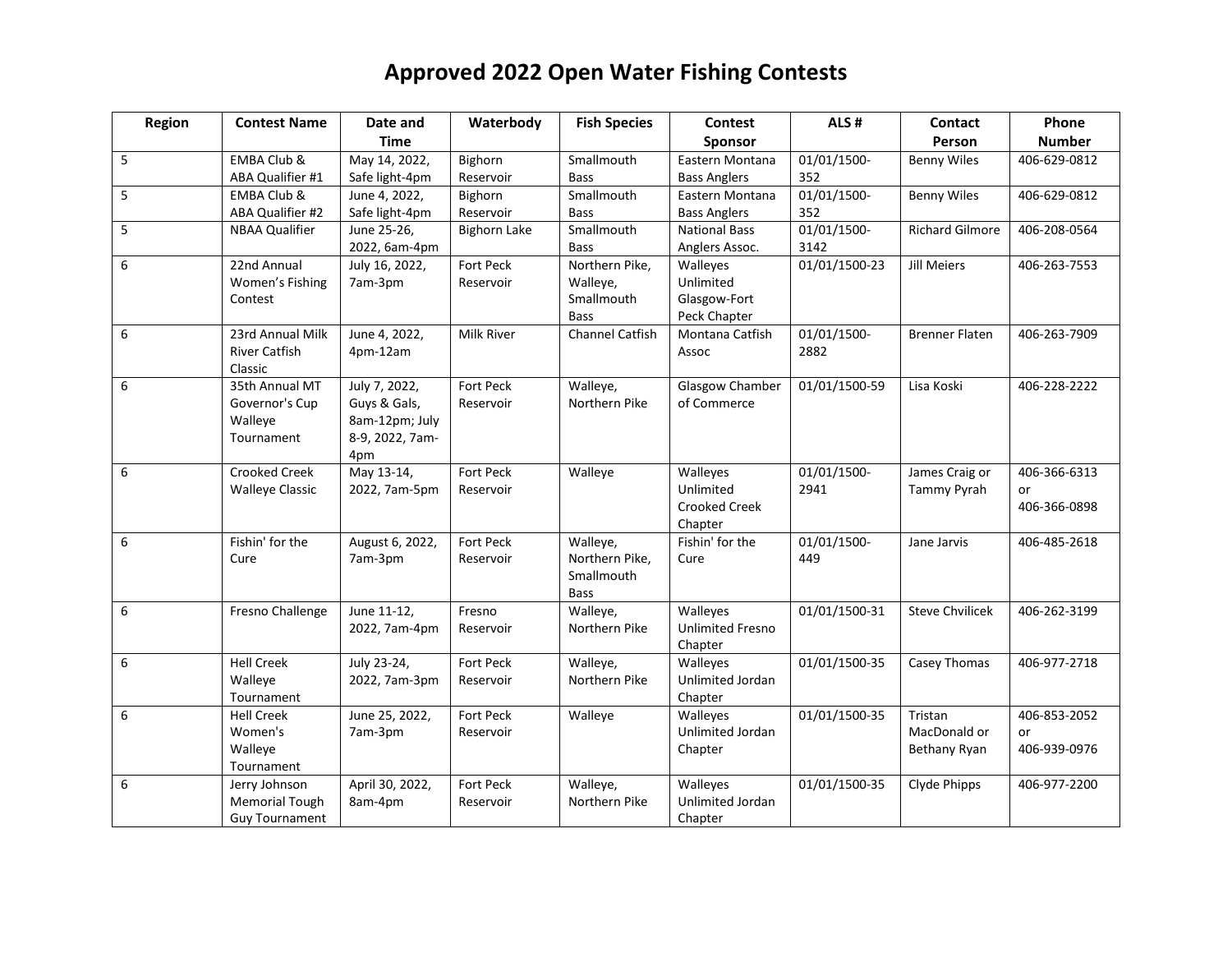| Region         | <b>Contest Name</b>                                        | Date and                                     | Waterbody                        | <b>Fish Species</b>                                     | <b>Contest</b>                                     | ALS#                | Contact                                  | Phone                              |
|----------------|------------------------------------------------------------|----------------------------------------------|----------------------------------|---------------------------------------------------------|----------------------------------------------------|---------------------|------------------------------------------|------------------------------------|
|                |                                                            | <b>Time</b>                                  |                                  |                                                         | Sponsor                                            |                     | Person                                   | <b>Number</b>                      |
| 6              | <b>MT Bass Nation</b><br>Qualifier                         | September 10-<br>11, 2022, safe<br>light-3pm | Fort Peck<br>Reservoir           | Smallmouth<br><b>Bass</b>                               | <b>MT Bass Nation</b>                              | 01/01/1500-<br>3156 | Levi Ployhar                             | 406-270-2115                       |
| 6              | <b>MT Pikemasters</b><br>Public<br>Tournament              | June 11-12,<br>2022, 7am-3pm                 | Fort Peck<br>Reservoir           | Walleye,<br>Northern Pike,<br>Smallmouth<br><b>Bass</b> | Montana<br>Pikemasters                             | 01/01/1500-26       | Clay Buckmiller                          | 406-860-7435                       |
| 6              | N.B.A.A. Qualifier                                         | May 21-22,<br>2022, 6am-4pm                  | <b>Fort Peck</b><br>Reservoir    | Smallmouth<br><b>Bass</b>                               | <b>National Bass</b><br>Anglers<br>Association     | 01/01/1500-<br>3142 | <b>Richard Gilmore</b>                   | 406-208-0564                       |
| 6              | N.B.A.A. Qualifier                                         | September 24-<br>25, 2022, 6am-<br>4pm       | Fort Peck<br>Reservoir           | Smallmouth<br><b>Bass</b>                               | <b>National Bass</b><br>Anglers<br>Association     | 01/01/1500-<br>3142 | <b>Richard Gilmore</b>                   | 406-208-0564                       |
| 6              | <b>Rock Creek</b><br>Tournament                            | June 4-5, 2022,<br>7am-4pm                   | Fort Peck<br>Reservoir           | Walleye,<br>Northern Pike                               | Walleyes<br><b>Unlimited Wolf</b><br>Point Chapter | 01/01/1500-27       | Chris Kwasney                            | 406-974-7489                       |
| $\overline{7}$ | 2022 Glendive<br>Walleye<br>Tournament                     | September 24,<br>2022, 8am-4pm               | Yellowstone<br>River             | Walleye                                                 | Visit Glendive                                     | 01/01/1500-<br>3290 | <b>Steve Linder</b>                      | 406-939-5925                       |
| $\overline{7}$ | EMBA Club &<br><b>ABA Regional</b><br>Qualifier            | April 23, 2022,<br>Safe light-4pm            | <b>Tongue River</b><br>Reservoir | Smallmouth<br>Bass,<br>Largemouth<br><b>Bass</b>        | Eastern Montana<br><b>Bass Anglers</b>             | 01/01/1500-<br>352  | <b>Benny Wiles</b>                       | 406-629-0812                       |
| $\overline{7}$ | <b>EMBA Club &amp;</b><br><b>ABA Regional</b><br>Qualifier | September 24,<br>2022, Safe light-<br>4pm    | <b>Tongue River</b><br>Reservoir | Smallmouth<br>Bass,<br>Largemouth<br><b>Bass</b>        | Eastern Montana<br><b>Bass Anglers</b>             | 01/01/1500-<br>352  | <b>Benny Wiles</b>                       | 406-629-0812                       |
| $\overline{7}$ | Fire on the Water                                          | April 30, 2022,<br>8am-4pm                   | Yellowstone<br>River             | <b>Channel Catfish</b>                                  | <b>Custer County</b><br>Fire Dept.                 | 01/01/1500-<br>3291 | <b>Whitney Hilliard</b>                  | 406-853-0222                       |
| $\overline{7}$ | <b>Glendive Catfish</b><br>Tournament                      | May 21, 2022,<br>8am-4pm                     | Yellowstone<br>River             | <b>Channel Catfish</b>                                  | Visit Glendive                                     | 01/01/1500-<br>3290 | Steve Linder                             | 406-939-5925                       |
| $\overline{7}$ | <b>Monster Catfish</b><br>Roundup                          | July 16, 2022,<br>7am-3pm                    | Yellowstone<br>River             | <b>Channel Catfish</b>                                  | Montana Catfish<br>Assoc                           | 01/01/1500-<br>2882 | <b>Steve Harris</b>                      | 406-489-1170                       |
| $\overline{7}$ | <b>NBAA Qualifier</b>                                      | October 15-16,<br>2022, 6am-4pm              | <b>Tongue River</b><br>Reservoir | Smallmouth<br><b>Bass</b>                               | <b>National Bass</b><br>Anglers Assoc.             | 01/01/1500-<br>3142 | <b>Richard Gilmore</b>                   | 406-208-0564                       |
| $\overline{7}$ | Savage Volunteer<br>Fire Dept Catfish<br>Tournament        | June 11, 2022,<br>7:30am-3:30pm              | Yellowstone<br>River             | <b>Channel Catfish</b>                                  | Savage Volunteer<br>Fire Dept                      | 01/01/1500-17       | Brady Reuter or<br><b>Holly Salsbury</b> | 406-480-9041<br>or<br>406-776-2474 |